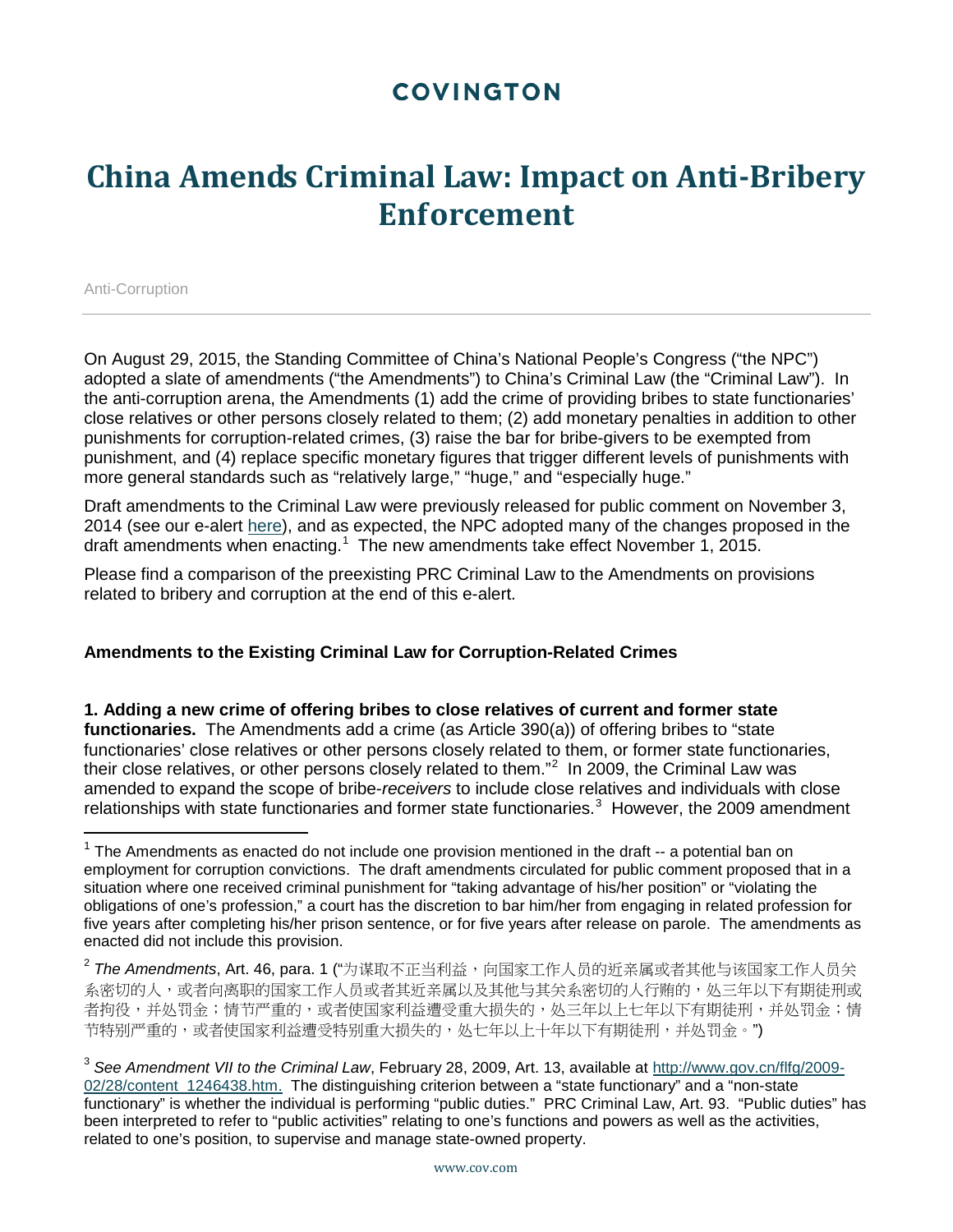did not impose criminal punishments on the bribe-*givers*. The Amendments make it clear that giving bribes to close relatives or associates of state functionaries is punishable by imprisonment and fines - although with shorter prison terms than the bribe-*receivers*.

The Amendments also make it clear that the new crime is applicable to entities as bribe-*givers* and specify corresponding criminal punishment for both the entity and the employees of the entities who are responsible for committing the crime. $4$ 

**2. Adding monetary fines to various corruption/bribery-related crimes.** Under the preexisting version of the Criminal Law, fines are imposed for corrupt activities only on legal entities, with one exception: fines are imposed on individual bribe-givers only when (a) bribing an employee of a company or enterprise, or to a foreign party performing official duties or an official of international public organizations; and (b) the amount involved is huge (Art. 164). The new Amendments impose monetary fines against all individuals that are convicted of engaging in corruption and bribery offenses (both bribe-*givers* and bribe-*receivers*), in addition to other punishments.

**3. Raising the bar for bribe-givers to be exempted from punishment.** Article 390 of the preexisting Criminal Law provides that "[a]ny briber who, before he is investigated for criminal responsibility, voluntarily confesses his act of offering bribes may be given a mitigated punishment or exempted from punishment."<sup>[5](#page-1-1)</sup> The Amendments retain the voluntary confession requirement and add other requirements for exemption from punishment: "one whose crimes are relatively minor may be exempted from punishment or receive mitigated punishment, if by exposing corrupt activities of others he provided crucial information leading to the successful investigation of a major case, or he performed other major meritorious service."[6](#page-1-2)

Furthermore, from the Amendments' language, it appears that while lighter or mitigated punishment may be possible for bribe-givers who confess their crimes, exemption from punishment is possible only for bribe-givers whose violations are relatively minor *and* if they helped with prosecution of major cases or otherwise made significant contribution. It remains to be seen what constitutes a "relative minor" bribe-giving violation.

**4. Modification of sentencing standards for embezzlement convictions.** Instead of sentencing based on the specific monetary amount embezzled under the current Criminal Law, the Amendments impose prison sentences and monetary penalties based on more general criteria that will result in three levels of punishment: (1) embezzling a "relative large" amount -- or if there are "relatively serious" circumstances -- shall be sentenced to a fixed-term imprisonment of not more than three years or criminal detention with a fine imposed concurrently; (2) embezzling a "huge" amount -- or if the circumstances are "serious" -- shall be sentenced to fixed-term imprisonment of not less than three years but not more than 10 years, and he shall also be fined or his property shall be confiscated; and (3) embezzling an "especially huge" amount -- or if the circumstances are "especially serious" -- shall be sentenced to fixed-term imprisonment of not less than 10 years or life imprisonment, and shall also be fined or his property shall be confiscated; if the amount is especially huge, and the interest of the

<span id="page-1-0"></span> $^4$  The Amendments, Art. 46, para. 2 ("单位犯前款罪的,对单位判处罚金,并对其直接负责的主管人员和其他直接 责任人员,处三年以下有期徒刑或者拘役,并处罚金。").

<span id="page-1-2"></span><span id="page-1-1"></span><sup>&</sup>lt;sup>5</sup> Criminal Law, Art. 390, para. 2 ("行贿人在被追诉前主动交待行贿行为的,可以减轻处罚或者免除处罚。").  $^6$  The Amendments, Art. 45, para. 2 ("行贿人在被追诉前主动交待行贿行为的,可以从轻或者减轻处罚。其中,犯

罪较轻的,对侦破重大案件起关键作用的,或者有重大立功表现的,可以减轻或者免除处罚。")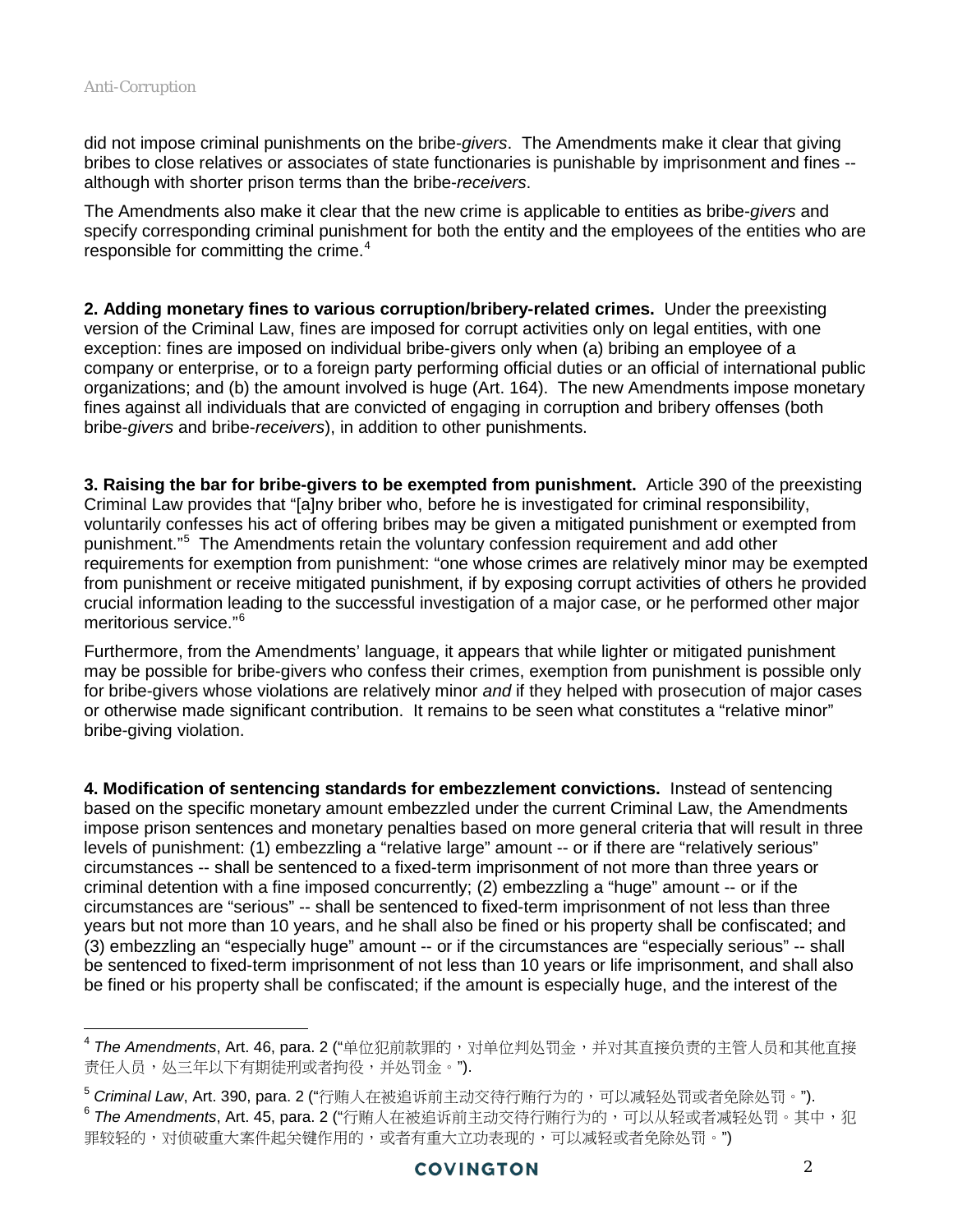State or the people suffers heavy losses, shall be sentenced to life imprisonment or death and also to confiscation of property.

Importantly, the Amendments make it clear that individuals given two-year suspended death sentences are eligible only to be commuted to life imprisonment; no further commutation is possible.<sup>[7](#page-2-0)</sup>

The Amendments do not define terms such as "relatively large", "relatively serious", "huge", "serious", "especially huge", or "especially serious". Neither do the Amendments give concrete guidance on how the new sentencing criteria shall be applied by prosecutors or courts in practice. We understand that a future judicial interpretation issued jointly by the Supreme People's Court and Supreme People's Procuratorate may give more clarity to the law. Compared to the current provisions, however, this particular amendment will likely give more discretion to judges and prosecutors during sentencing, and it reflects the economic reality in China. Also, due to the wealth gap between different locales in China, the Amendments can potentially allow judicial officers to pay more attention to the facts of the case in the context of the local jurisdiction, instead of relying on a one-size-fits-all approach.

The Amendments will take effect on November 1, 2015.

\* \* \*

For more information, please contact one of the China-based members of our Global Anti-Corruption practice group:

| Eric Carlson (柯礼晟) | +86 21 6036 2503 | ecarlson@cov.com |
|--------------------|------------------|------------------|
| Hui Xu (徐辉)        | +86 21 6036 2508 | hxu@cov.com      |
| Victor Hao Wu (吴昊) | +86 10 5910 0507 | vwu@cov.com      |
| Ping An (安平)       | +86 21 6036 2512 | pan@cov.com      |

This information is not intended as legal advice. Readers should seek specific legal advice before acting with regard to the subjects mentioned herein.

In an increasingly regulated world, Covington & Burling LLP provides corporate, litigation, and regulatory expertise to help clients navigate through their most complex business problems, deals and disputes. Founded in 1919, the firm has more than 800 lawyers in offices in Beijing, Brussels, London, Los Angeles, New York, San Francisco, Seoul, Shanghai, Silicon Valley, and Washington.

This communication is intended to bring relevant developments to our clients and other interested colleagues. Please send an email to *unsubscribe@cov.com* if you do not wish to receive future emails or electronic alerts.

© 2015 Covington & Burling LLP. All rights reserved.

<span id="page-2-0"></span><sup>&</sup>lt;sup>7</sup> The Amendments, Art. 44, para. 7 ("犯第一款罪,有第三项规定情形被判处死刑缓期执行的,人民法院根据犯罪 情节等情况可以同时决定在其死刑缓期执行二年期满依法减为无期徒刑后,终身监禁,不得减刑、假释。")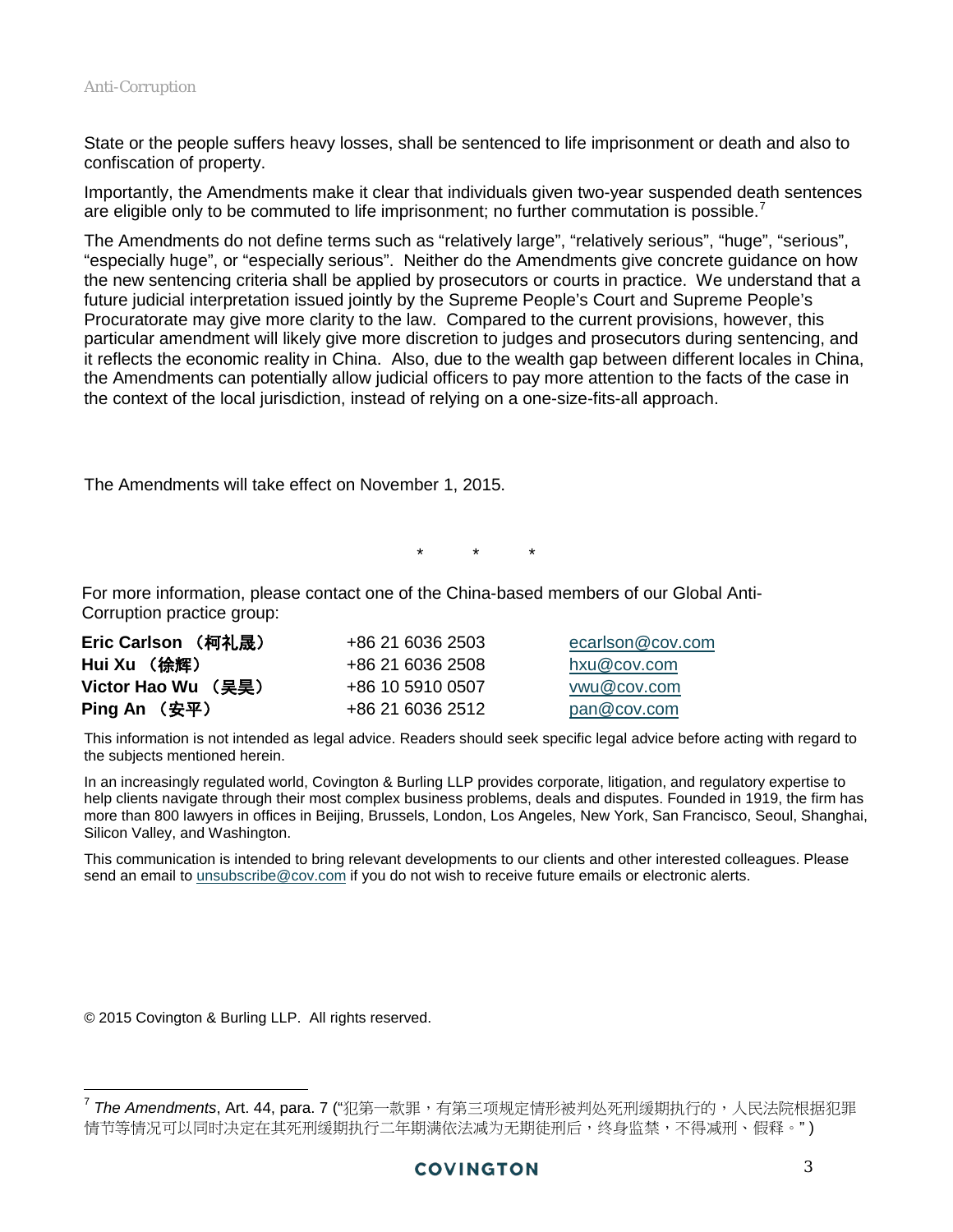# **Comparison of Preexisting PRC Criminal Law to 9th Amendment**

#### **Preexisting Criminal Law**  9th Amendment to Criminal Law (enacted August) **2015, effective November 1, 2015)** Whoever, for the purpose of seeking unjustified benefits, gives money or property in relatively large amount to any employee of a company or enterprise, or any employee of other entities, shall be sentenced to fixed-term imprisonment of not more than three years or criminal detention. If the amount involved is huge, he/she shall be sentenced to fixed-term imprisonment of not less than three years but not more than ten years and shall be concurrently fined. Whoever, for the purpose of seeking unjustified business interests, gives money or property to any foreign party performing official duties or officials of international public organizations shall be punished in accordance with the provisions of the preceding Paragraph. Where an entity commits the crimes as mentioned in the preceding two paragraphs, the entity shall be fined, and the persons directly in charge and other persons subject to direct liabilities shall be punished in accordance with the provisions of Paragraph 1. Any briber who confesses the bribery voluntarily prior to prosecution may be given a mitigated punishment or be exempted from punishment. (Article 164) Whoever, for the purpose of seeking unjustified benefits, gives money or property in relatively large amount to any employee of a company or enterprise, or any employee of other entities, shall be sentenced to fixed-term imprisonment of not more than three years or criminal detention**, and shall be concurrently fined**. If the amount involved is huge, he/she shall be sentenced to fixed-term imprisonment of not less than three years but not more than ten years and shall be concurrently fined. Whoever, for the purpose of seeking unjustified business interests, gives money or property to any foreign party performing official duties or officials of international public organizations shall be punished in accordance with the provisions of the preceding Paragraph. Where an entity commits the crimes as mentioned in the preceding two paragraphs, the entity shall be fined, and the persons directly in charge and other persons subject to direct liabilities shall be punished in accordance with the provisions of Paragraph 1. Any briber who confesses the bribery voluntarily prior to prosecution may be given a mitigated punishment or be exempted from punishment. (9th Amendment, Article 10) Persons who commit the crime of embezzlement shall be punished respectively in the light of the seriousness of the circumstances and in accordance with the following provisions: (1) An individual who embezzles not less than 100,000 yuan shall be sentenced to fixed-term imprisonment of not less than 10 years or life imprisonment and may also be sentenced to confiscation of property; if the circumstances are especially serious, he shall be sentenced to death and also to confiscation of property. (2) An individual who embezzles not less than 50,000 yuan but less than 100,000 yuan shall be sentenced to fixed-term imprisonment of not less than five years and may also be sentenced to Persons who commit the crime of embezzlement shall be punished respectively in the light of the seriousness of the circumstances and in accordance with the following provisions: (1) Embezzling a relatively large amount, or if there are other relatively serious circumstances, shall be sentenced to a fixed-term imprisonment of not more than three years or criminal detention with a fine imposed concurrently. (2) Embezzling a huge amount or where there are serious circumstances, shall be sentenced to fixedterm imprisonment of not less than three years but not more than 10 years, and he shall also be fined or his property shall be confiscated.

### **Provisions Related to Bribery and Corruption**

(3) Embezzling an especially huge amount or where

confiscation of property; if the circumstances are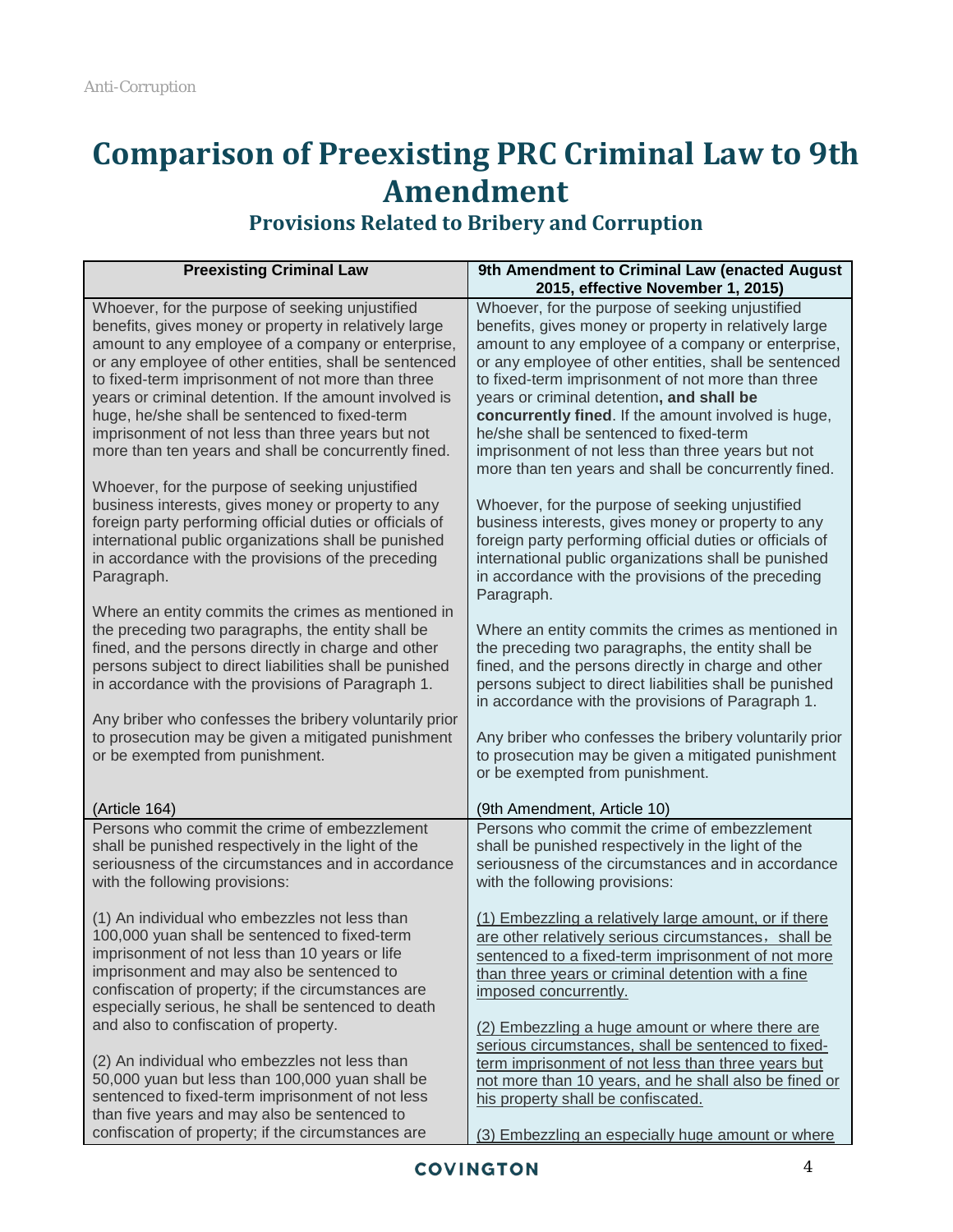| <b>Preexisting Criminal Law</b>                                                                                                                                                                                                                                                                                                                                                                                                                                                                                                                                                                                                                                                                                                                                                                                                                                                                                                                                                                                                                                                                                                                                                                                                                                                                                                                                                                                                                                                        | 9th Amendment to Criminal Law (enacted August                                                                                                                                                                                                                                                                                                                                                                                                                                                                                                                                                                                                                                                                                                                                                                                                                                                                                                                                                                                                                                                                                                                                                                                                                                                                                                                                                                                                                                                                               |
|----------------------------------------------------------------------------------------------------------------------------------------------------------------------------------------------------------------------------------------------------------------------------------------------------------------------------------------------------------------------------------------------------------------------------------------------------------------------------------------------------------------------------------------------------------------------------------------------------------------------------------------------------------------------------------------------------------------------------------------------------------------------------------------------------------------------------------------------------------------------------------------------------------------------------------------------------------------------------------------------------------------------------------------------------------------------------------------------------------------------------------------------------------------------------------------------------------------------------------------------------------------------------------------------------------------------------------------------------------------------------------------------------------------------------------------------------------------------------------------|-----------------------------------------------------------------------------------------------------------------------------------------------------------------------------------------------------------------------------------------------------------------------------------------------------------------------------------------------------------------------------------------------------------------------------------------------------------------------------------------------------------------------------------------------------------------------------------------------------------------------------------------------------------------------------------------------------------------------------------------------------------------------------------------------------------------------------------------------------------------------------------------------------------------------------------------------------------------------------------------------------------------------------------------------------------------------------------------------------------------------------------------------------------------------------------------------------------------------------------------------------------------------------------------------------------------------------------------------------------------------------------------------------------------------------------------------------------------------------------------------------------------------------|
|                                                                                                                                                                                                                                                                                                                                                                                                                                                                                                                                                                                                                                                                                                                                                                                                                                                                                                                                                                                                                                                                                                                                                                                                                                                                                                                                                                                                                                                                                        | 2015, effective November 1, 2015)                                                                                                                                                                                                                                                                                                                                                                                                                                                                                                                                                                                                                                                                                                                                                                                                                                                                                                                                                                                                                                                                                                                                                                                                                                                                                                                                                                                                                                                                                           |
| especially serious, he shall be sentenced to life<br>imprisonment and confiscation of property.<br>(3) An individual who embezzles not less than 5,000<br>yuan but less than 50,000 yuan shall be sentenced<br>to fixed-term imprisonment of not less than one year<br>but not more than seven years; if the circumstances<br>are serious, he shall be sentenced to fixed-term<br>imprisonment of not less than seven years but not<br>more than 10 years. If an individual who embezzles<br>not less than 5,000 yuan and less than 10,000 yuan,<br>shows true repentance after committing the crime,<br>and gives up the embezzled money of his own<br>accord, he may be given a mitigated punishment, or<br>he may be exempted from criminal punishment but<br>shall be subjected to administrative sanctions by his<br>work unit or by the competent authorities at a higher<br>level.<br>(4) An individual who embezzles less than 5,000<br>yuan, if the circumstances are relatively serious,<br>shall be sentenced to fixed-term imprisonment of not<br>more than two years or criminal detention; if the<br>circumstances are relatively minor, he shall be given<br>administrative sanctions at the discretion of his work<br>unit or of the competent authorities at a higher level.<br>Whoever repeatedly commits the crime of<br>embezzlement and goes unpunished shall be<br>punished on the basis of the cumulative amount of<br>money he has embezzled.<br>(Article 383) | there are especially serious circumstances, shall be<br>sentenced to fixed-term imprisonment of not less<br>than 10 years or life imprisonment, and shall also be<br>fined or his property shall be confiscated; if the<br>amount is especially huge, and the interest of the<br>State or the people suffers heavy losses, shall be<br>sentenced to life imprisonment or death and also to<br>confiscation of property.<br>Whoever repeatedly commits the crime of<br>embezzlement and goes unpunished shall be<br>punished on the basis of the cumulative amount of<br>money he has embezzled.<br>Whoever commits the crime mentioned in the<br>first paragraph of this Article and, prior to public<br>prosecution truthfully confesses the crime,<br>sincerely repents, gives up the embezzled money<br>of his own accord, and avoid or reduces the<br>harm of his actions, under provision (1), may be<br>given a lighter or mitigated punishment or be<br>exempted from punishment; under provisions<br>(2) or (3), may be given a lighter punishment.<br>When one commits the crime mentioned in the<br>first paragraph of this Article and is sentenced to<br>death with a suspension of execution under<br>subparagraph three, the People's Court may,<br>depending on the circumstances of the crime, at<br>the same time decide that after commuting his<br>suspension of execution to life imprisonment at<br>the expiration of the two-year period, to imprison<br>him for life, without commutation or parole. |
| Whoever commits the crime of offering bribes shall                                                                                                                                                                                                                                                                                                                                                                                                                                                                                                                                                                                                                                                                                                                                                                                                                                                                                                                                                                                                                                                                                                                                                                                                                                                                                                                                                                                                                                     | (9th Amendment, Article 44)<br>Whoever commits the crime of offering bribes shall                                                                                                                                                                                                                                                                                                                                                                                                                                                                                                                                                                                                                                                                                                                                                                                                                                                                                                                                                                                                                                                                                                                                                                                                                                                                                                                                                                                                                                           |
| be sentenced to fixed-term imprisonment of not more<br>than five years or criminal detention; whoever offers<br>bribes to secure illegitimate benefits, if the<br>circumstances are serious or if heavy losses are<br>caused to the interests of the State, shall be<br>sentenced to fixed-term imprisonment of not less<br>than five years but not more than 10 years; if the<br>circumstances are especially serious, he shall be<br>sentenced to fixed-term imprisonment of not less<br>than 10 years or life imprisonment and may also be<br>sentenced to confiscation of property.<br>Any briber who, before he is investigated for criminal<br>responsibility, voluntarily confesses his act of offering<br>bribes may be given a mitigated punishment or<br>exempted from punishment.                                                                                                                                                                                                                                                                                                                                                                                                                                                                                                                                                                                                                                                                                           | be sentenced to fixed-term imprisonment of not more<br>than five years or criminal detention, and shall be<br>concurrently fined; whoever offers bribes to<br>secure illegitimate benefits, if the circumstances are<br>serious or if heavy losses are caused to the interests<br>of the State, shall be sentenced to fixed-term<br>imprisonment of not less than five years but not more<br>than 10 years, and shall be concurrently fined; if<br>the circumstances are especially serious, or if<br>especially heavy losses are caused to the<br>interests of the State, he shall be sentenced to<br>fixed-term imprisonment of not less than 10 years or<br>life imprisonment, and may alse shall be<br>concurrently fined or subject to confiscation of<br>property.<br>Any briber who, before he is investigated for criminal                                                                                                                                                                                                                                                                                                                                                                                                                                                                                                                                                                                                                                                                                          |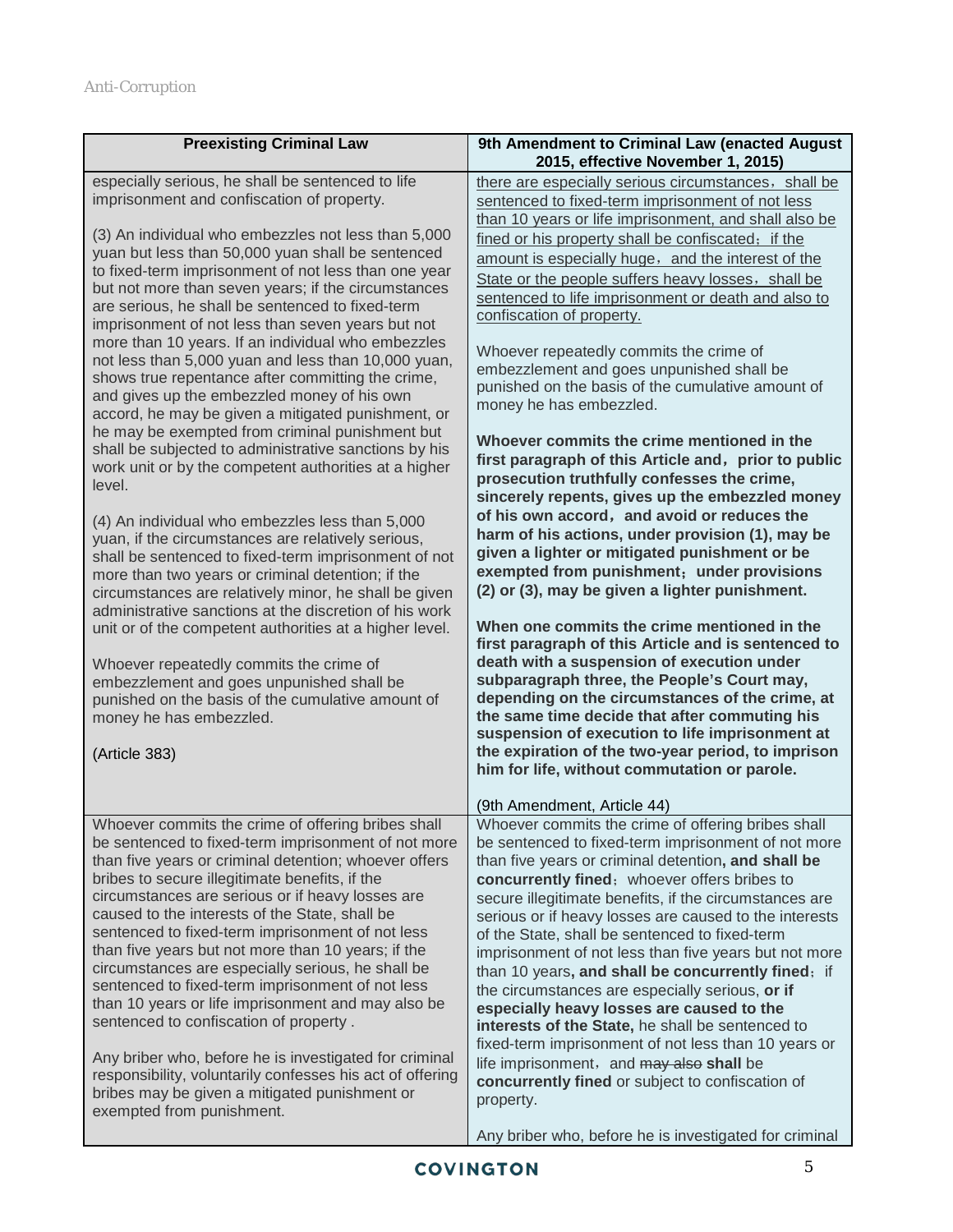| <b>Preexisting Criminal Law</b>                                                                                                                                                                                                                                                                                                                                                                                        | 9th Amendment to Criminal Law (enacted August<br>2015, effective November 1, 2015)                                                                                                                                                                                                                                                                                                                                                                                                                                                                                                                                                                                                                                                                                                                                                                                                                                                                                                                                                                                                                                                                                                                                                                             |
|------------------------------------------------------------------------------------------------------------------------------------------------------------------------------------------------------------------------------------------------------------------------------------------------------------------------------------------------------------------------------------------------------------------------|----------------------------------------------------------------------------------------------------------------------------------------------------------------------------------------------------------------------------------------------------------------------------------------------------------------------------------------------------------------------------------------------------------------------------------------------------------------------------------------------------------------------------------------------------------------------------------------------------------------------------------------------------------------------------------------------------------------------------------------------------------------------------------------------------------------------------------------------------------------------------------------------------------------------------------------------------------------------------------------------------------------------------------------------------------------------------------------------------------------------------------------------------------------------------------------------------------------------------------------------------------------|
| (Criminal Law, Article 390)                                                                                                                                                                                                                                                                                                                                                                                            | responsibility, voluntarily confesses his act of offering<br>bribes may be given a reduced or mitigated<br>punishment. If he commits a minor crime, and<br>plays a key role in investigating or solving a<br>significant case, or performs major meritorious<br>behavior, his punishment may be mitigated or<br>waived.                                                                                                                                                                                                                                                                                                                                                                                                                                                                                                                                                                                                                                                                                                                                                                                                                                                                                                                                        |
|                                                                                                                                                                                                                                                                                                                                                                                                                        | Article 390(a) — Any person who, for the purpose<br>of securing illegitimate benefits, bribes State<br>functionaries' close relatives or other persons<br>closely related to them, or former State<br>functionaries, their close relatives, or other<br>persons closely related to them, shall be<br>sentenced to fixed-term imprisonment of not<br>more than three years, and shall be concurrently<br>fined; if the circumstances are serious or if<br>heavy losses are caused to the interests of the<br>State, shall be sentenced to fixed-term<br>imprisonment of not less than three years but not<br>more than seven years, and shall be concurrently<br>fined; if the circumstances are especially<br>serious, or if especially heavy losses are caused<br>to the interests of the State, he shall be<br>sentenced to fixed-term imprisonment of not less<br>than seven years but not more than 10 years, and<br>shall be concurrently fined.<br>Where a unit commits the crime as mentioned in<br>the preceding paragraph, it shall be fined, and<br>the persons who are directly in charge and the<br>other persons who are directly responsible for<br>the crime shall be punished in accordance with<br>the provisions of the preceding paragraph. |
|                                                                                                                                                                                                                                                                                                                                                                                                                        | (9th Amendment, Articles 45 and 46)                                                                                                                                                                                                                                                                                                                                                                                                                                                                                                                                                                                                                                                                                                                                                                                                                                                                                                                                                                                                                                                                                                                                                                                                                            |
| Whoever, for the purpose of securing illegitimate<br>benefits, gives money or property to a State organ,<br>State-owned company, enterprise, institution or<br>people's organization or, in economic activities,<br>violates State regulations by giving rebates or<br>service charges of various descriptions shall be<br>sentenced to fixed-term imprisonment of not more<br>than three years or criminal detention. | Whoever, for the purpose of securing illegitimate<br>benefits, gives money or property to a State organ,<br>State-owned company, enterprise, institution or<br>people's organization or, in economic activities,<br>violates State regulations by giving rebates or<br>service charges of various descriptions shall be<br>sentenced to fixed-term imprisonment of not more<br>than three years or criminal detention, and shall be<br>concurrently fined.                                                                                                                                                                                                                                                                                                                                                                                                                                                                                                                                                                                                                                                                                                                                                                                                     |
| Where a unit commits the crime mentioned in the<br>preceding paragraph, it shall be fined, and the<br>persons who are directly in charge and the other<br>persons who are directly responsible for the offense<br>shall be punished in accordance with the provisions<br>of the preceding paragraph.                                                                                                                   | Where a unit commits the crime mentioned in the<br>preceding paragraph, it shall be fined, and the<br>persons who are directly in charge and the other<br>persons who are directly responsible for the offense<br>shall be punished in accordance with the provisions<br>of the preceding paragraph.                                                                                                                                                                                                                                                                                                                                                                                                                                                                                                                                                                                                                                                                                                                                                                                                                                                                                                                                                           |
| (Article 391)                                                                                                                                                                                                                                                                                                                                                                                                          | (9th Amendment, Article 47)                                                                                                                                                                                                                                                                                                                                                                                                                                                                                                                                                                                                                                                                                                                                                                                                                                                                                                                                                                                                                                                                                                                                                                                                                                    |